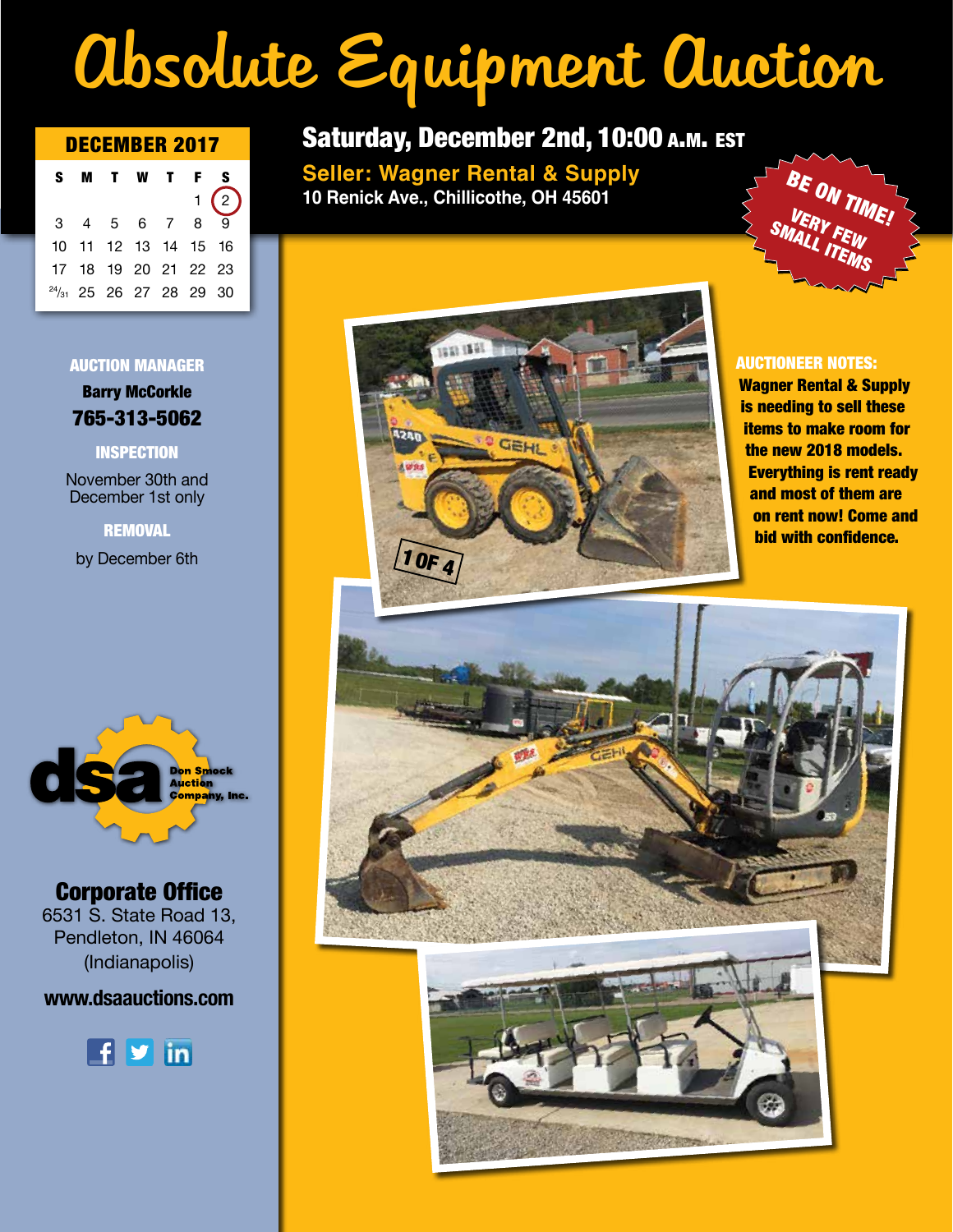









## See you at the Auction

#### MINI EXCAVATORS

- 2010 Gehl 383Z Mini Excavator, Zero Tail, 8500# Machine, Leveling Blade, Canopy, Auxiliary Hydraulics, Rubber Tracks, Yanmar Diesel, 8500# Machine, One Owner, Meter Reads 2,400 Hours, Right off Rent
- 2012 Gehl 383Z Mini Excavator, Zero Tail, 8500# Machine, Leveling Blade, Canopy, Auxilary Hydraulics, Rubber Tracks, Yanmar Diesel, Hydraulic Thumb, 8500# Machine, One Owner, Meter Reads 1,860 Hours, Right off Rent
- 2008 Gehl 283Z Mini Excavator, Zero Tail, 6,000# Machine, Leveling Blade, Canopy, Auxilary Hydraulics, Rubber Tracks, Yanmar Diesel, 6000# Machine, One Owner, Meter Reads 2,037 Hours, Right off Rent
- 2013 Gehl Z17 Mini Excavator, Zero Tail, 3800# Machine, Leveling Blade, Canopy, Auxilary Hydraulics, Rubber Tracks, Yanmar Diesel, 3800# Machine, One Owner, Meter Reads 1,390 Hours, Right off Rent
- 2009 Gehl G1503RD Mini Excavator, Zero Tail, Leveling Blade, Canopy, Rubber Tracks, Expandable Tracks, Yanmar Diesel, 3800# Machine, Dual Controls, One Owner, Meter Reads 2,870 Hours, Right off Rent

#### SKID LOADERS

- 2009 Gehl SL3640T Skid Loader, Canopy, Yanmar Diesel, GP Bucket, Bar controls, Meter Reads 1325 Hours
- 2013 Gehl SL4240E Skid Loader, Canopy, Yanmar Diesel, GP Bucket, Hand/Foot Controls, Manual Detach, Auxilary Hydraulics, One Owner, Meter Reads 800 Hours, New Axle
- 2010 Gehl SL4240E Skid Loader, Canopy, Yanmar Diesel, GP Bucket, Hand/Foot Controls, Manual Detach, Auxilary Hydraulics, 10-16.5 Tires, One Owner, Meter Reads 1,488 Hours, Right off Rent
- 2013 Gehl SL4240E Skid Loader, Canopy, Yanmar Diesel, GP Bucket, Hand/Foot Controls, Manual Detach, Auxiliary Hydraulics, One Owner, Meter Reads 1,320 Hours, Right off Rent
- 2010 Gehl SL4240E Skid Loader, Canopy, Yanmar Diesel, GP Bucket, Hand/Foot Controls, Manual Detach, Auxilary Hydraulics, One Owner, Meter Reads 1,312 Hours, Right off Rent
- 2007 Edge 60" Hydraulic Hopper Broom, For a Skid Loader
- 2007 Edge 60" Hydraulic Hopper Broom, For a Skid Loader, for parts
- Steel Tracks over the Tires, fits1850lb cap machines w/10:50x16 Skid Loader

#### LOADER BACKHOES

• 2010 Terramite T5C Mini Loader Backhoe, New Engine,Gas, 2X4, 16" Bucket, 8'4" Dig Depth, Hydrastat, Meter Reads 1,420 Hours, Right off Rent

#### **TRENCHERS**

- Ditch Witch 1330H Walk Behind Trencher, Honda Engine, Combo Chain, 24"X6"
- 2009 Ditch Witch R300 Trencher, Stand on, Kohler Gas, 36"X6" combo chain, Articulated, Hydrastat, Meter Reads 1,600 Hours, Right off Rent
- 2005 Trench Master 1"X4" Mini Trencher, Honda Engine, Carbide Cutters
- 2009 EZ Trench EZ9100 Ground Saw, 2"X13", Honda Engine, Carbide Cutters

#### AERIAL LIFTS

- 2009 Bil-Jax 4527A-DC Towable Boom Lift, 51' working height, Air & Water Line ran to basket, Electric, All Hydraulic
- 2003 Haulotte 2032E Scissor Lift, 20' lift height, 32" wide, ext platform
- 2002 Haulotte 2032E Scissor Lift, 20' lift height, 32" wide, ext platform
- 2005 Haulotte 2032E Scissor Lift, 20' lift height, 32" wide, ext platform

#### AIR COMPRESSORS

- 2002 Ingersoll Rand P185 CFM Air Compressor, 2" Ball, Towable, John Deere Diesel, Meter Reads 3,800 Hours, Right off Rent
- 2005 Ingersoll Rand P185 CFM Air Compressor, 2" Ball, Towable, John Deere Diesel, Meter Reads 3,265 Hours, Right off Rent
- 2005 Ingersoll Rand P185 CFM Air Compressor, 2" Ball, Towable, John Deere Diesel, Meter Reads 2,710 Hours, Right off Rent
- Hitachi EC12 Air Compressor, Electric, Twin Tank

#### CHIPPERS AND STUMP CUTTERS

- 2010 Bear Cat SC2206 Wood Chipper, 1-1/2" Cut, 8.5HP Briggs & Stratton Gas
- 2008 Vermeer BC625A Wood Chipper, 6" Cut, 25HP Kohler Gas towable, Meter Reads 900 Hours, Right off Rent
- 2010 Praxis PR13H Stump Cutter, 13HP Honda Gas
- 2012 Ravco RG13-11 Stump Cutter, Self Propelled 20 HP Kohler

#### CONCRETE EQUIPMENT

- 2007 Stone SB1600 Concrete Buggy, 18 cu ft. Honda, poly bucket, Ride on
- 2007 Stone SB1600 Concrete Buggy, 18 cu ft. Honda, poly bucket, Ride on
- 2003 Whiteman WBH16F Concrete Buggy, 18 cu ft. Honda, poly bucket, Ride on
- 2014 Multiquip Electric Concrete Mixer, 3 cu ft w/ stand
- Stow 9 Cubic Foot Concrete Mixer, 5.5 Honda, Steel Drum
- 2009 Multiquip SP113H18 Concrete Saw, Walk Behind, 13HP Honda 18"
- 2009 Multiquip SP113H18 Concrete Saw, Walk Behind, 13HP Honda 18"
- 2011 Multiquip 14" Dry Cut Block Saw, Landscape Block Saw, Electric
- 2001 Wacker RD7H Vibratory Roller, Walk Behind, Hatz Diesel

#### LIGHT TOWER

• 2002 Amida AL4060D4MH Light Tower, Kubota Diesel, Meter Reads 4,255 Hours, Right off Rent

#### **COMPACTION**

- 2000 Stow 1 Ton Smooth Drum Roller, 32" wide. Honda Engine
- 2011 Multiquip MVC88VGHW Plate Compactor, Honda Gas Engine, Water Tank, 200lb class
- 2011 Multiquip MVC88VGHW Plate Compactor Honda Gas Engine, Water Tank, 200lb class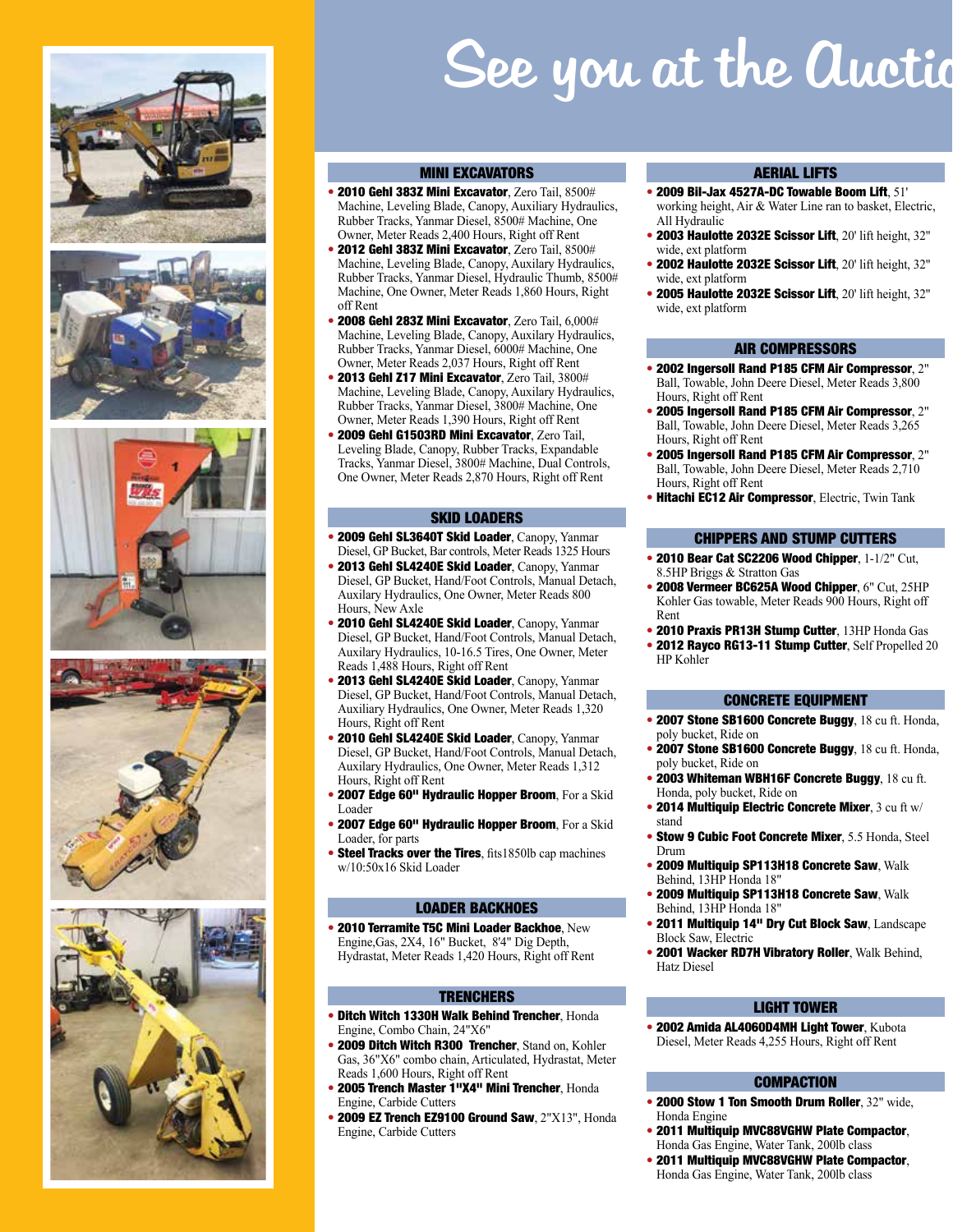## on December 2nd!

### TRAILERS

- 2007 PJ 16' + 2' Tag Trailer,  $10,000\#$  Capacity, Tandem Axle, Ramps
- 2000 Cronkite 2600 Tag Trailer, 10,000# Capacity, Tandem Axle, Ramps
- 2000 Cronkite 2500 Tag Trailer,  $10,000\text{\#}$  Capacity, Tandem Axle, Ramps
- 2001 Cronkite 2500 Tag Trailer, 10,000# Capacity, Tandem Axle, Ramps
- $\bullet$  1996 Locke 6x12 Tilt Bed Tag Trailer,  $7,000\#$ Capacity, Single Axle
- $\bullet$  1996 Locke 6x12 Tilt Bed Tag Trailer,  $7,000\#$ Capacity, Single Axle
- 1991 Locke 6x12 Tilt Bed Tag Trailer,  $7,000\#$ Capacity, Single Axle
- 1992 Locke 6x12 Tilt Bed Tag Trailer,  $7,000\#$ Capacity, Single Axle
- $\bullet$  1993 Cronkite 540 Tilt Bed Tag Trailer,  $5,000\#$ Capacity, Single Axle
- 1996 James 5X8 Tag Trailer, 3500# Capacity, Single Axle, Mesh Ramp
- 2000 James 5X8 Tag Trailer, 3500# Capacity, Single Axle, Mesh Ramp
- 2000 James 5X8 Tag Trailer, 3500# Capacity, Single Axle, Mesh Ramp
- 1996 James 5X8 Tag Trailer, 3500# Capacity, Single Axle, Mesh Ramp
- 1996 James 5X8 Tag Trailer, 3500# Capacity, Single Axle, Mesh Ramp
- 1991 Modern 5X8 Tag Trailer, 2,950 GVW, Single Axle, Mesh Ramp, VIN 1UN10AA15M1007719

#### GOLF CARTS

- 2006 Club Car 8 Passenger Limo Golf Cart, New Batteries in 2017
- 2009 EZ-Go RXV 4 Passenger Golf Cart, Street Legal, Top, Lights, Mirrors, Windshield, Gas
- 2009 EZ-Go RXV 4 Passenger Golf Cart, Street Legal, Top, Lights, Mirrors, Windshield, Gas
- 2009 EZ-Go RXV 4 Passenger Golf Cart, Street Legal, Top, Lights, Mirrors, Windshield, Gas

#### PAINT SPRAYERS

- 2015 Titan 440 Airless Paint Sprayer, 3000 psi w/50' hose
- 2014 Titan 440 Airless Paint Sprayer, 3000 psi w/50' hose

#### FLOOR EQUIPMENT

- 2009 EDIC Carpet Cleaner, Steam Extractor, with wand • 2007 EDIC 500AX Carpet Cleaner, Steam Extractor,
- with wand
- EDIC Carpet Cleaner, Steam Extractor, with wand
- 2009 EDIC 500AX Carpet Cleaner, Steam Extractor, with wand • (2) 17" Essex 972A 17" Floor Polishers,
- Pacific 20" Floor Polisher, w/Attachment
- 75# & 100# Linoleum Rollers,
- (2) 2010 Grip Rite Pneumatic Flooring Staplera, 3/4" T&G flooring
- 2003 Electric Eel 75' R Drain Cleaner, 3"- 4"

#### CHAIN SAWS

- (2) New Echo CS500 20" Chain Saw, Gas, New 5 Year Warranty
- Echo CS440 18" Chain Saw, Gas
- Echo 16" CS370 Chain Saw, Gas

#### LANDSCAPE EQUIPMENT

- 2010 Echo EA500 Post Hole Digger, 1 Man, 2 cycle Gas, 6" capacity
- 2006 Ground Hog Hydraulic Post Hole Digger, 1 Man, 8HP Honda
- 2002 Ground Hog Post Hole Digger, 2 Man, Honda Engine
- 2009 Billy Goat BC2403H Brush Mower, Honda Gas Engine, Walk Behind
- 2010 Brush Ox BC2613HER Brush Mower, Honda Gas Engine, Walk Behind, Hydro
- 2012 Power Dog PD926 RW Brush Mower, Robin Gas Engine, Walk Behind, Hydro
- Bear Cat String Mower, 5HP Briggs & Stratton Gas
- 2002 Ryan-Mataway 19" Overseeder, 11HP Kohler Gas Engine
- 2001 Ryan-Mataway 19" Overseeder, 11HP Kohler Gas Engine, Parts Only
- Ryan 18" JR PRO Sod Cutter, Honda Gas Engine
- Echo TC210 Cultivator, Gas
- 2005 Maxim RMT55 Mid Tine Tiller, Honda Gas, Heavy Duty
- Maxim RMT55 Mid Tine Tiller, Honda Gas, Heavy Duty
- Honda Rear Tine FRC800 Tiller, Honda Gas, Self Propelled

#### PUMPS

- 2004 Koshin 3" Water Pump, 360 GPM, Honda Gas
- 2010 Wacker 3" Water Pump, 360 GPM, Honda Gas
- 2005 Multiquip 2" Water Pump, 150 GPM, Honda Gas
- 2010 Multiquip 2" Submersible Pump, 70 GPM

#### **HOISTS**

- Genie ST-25 Duct Hoist, 650# capacity, 25' Lift
- 2007 Bil-Jax Drywall Hoist, Portable, 5' to 10'6" Lift
- Jet 5 Ton Chain Hoist,, Chain Type, 25' pull
- Budgit 2 Ton Chain Hoist, Chain Type, 20' pull
- Towable 1000# Engine Hoist, Towable 2" Ball

#### ELECTRIC HAND TOOLS

- (2) Milwaukee 3/8" Electric Drills
- Bosch 1116 3/8 Angle Drill, 90 Degree, electric
- Hitachi DH24PF3 Roto Hammer, 7/8" SDS, Electric
- 2011 Bosch 11234 VSR Roto Hammer, 3/4" SDS, Electric • (2) 2015 Hitachi DH38YE Roto Hammer, 1-1/2" Spline
- Drive, Electric
- 2013 Bosch Brute 60# Jack Hammer, Electric, with Cart • 2012 Hilti LG SDS MAX Roto Hammer, Electric
- 
- (2) Warner 5687 Wallpaper Steamers, w/Attachments

#### POLE TENTS

- 20X30 Striped Canopy, Aluminum Poles
- 20X30 White Canopy, Aluminum Poles

#### VARIOUS EQUIPMENT

- 2008 Tailgate Mulcher TGMI Straw Blower, Skid Mount 2 bale/min 20HP Kohler
- 2009 Tapco Pro 14 Metal Brake, 14" up to 28 Gauge, 10'6"
- MI-T-M 2700 PSI Commercial Power Washer, Honda Engine
- 2011 Drizair 1200 Dehumidifier, Will remove 16.5 Gal per day
- New Beast MM800 Plaster Mixer, Electric
- (2) 2011 Munters 80,000 BTU Space Heaters, Kerosene
- Jet 12-Ton Hydraulic Bottle Jack, with Handle













• Bosch 3/8" Electric Drill